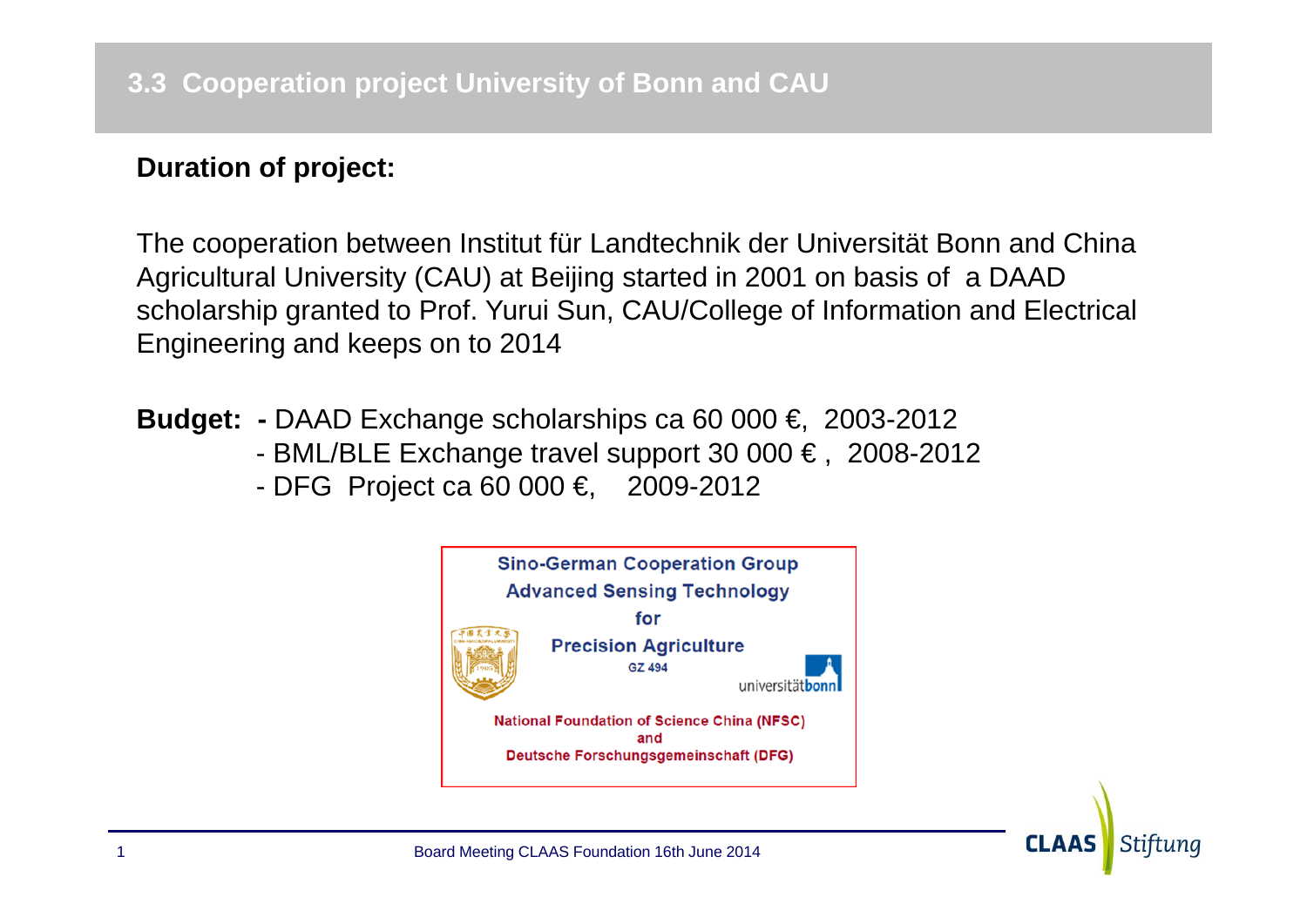**Research Topic:** Sensing of soil conditions with impedance probe for in situ measurement of soil water content combined with a penetrometer for sensing soil resistance

**Objectives:** Sensor development for precision farming for mapping of soil water content in field scale

Impedance sensor embedded in a penetrometer tip: circuit diagram and board, application of the sensor in the field and mapping of soil water content and soil mechanical resistance

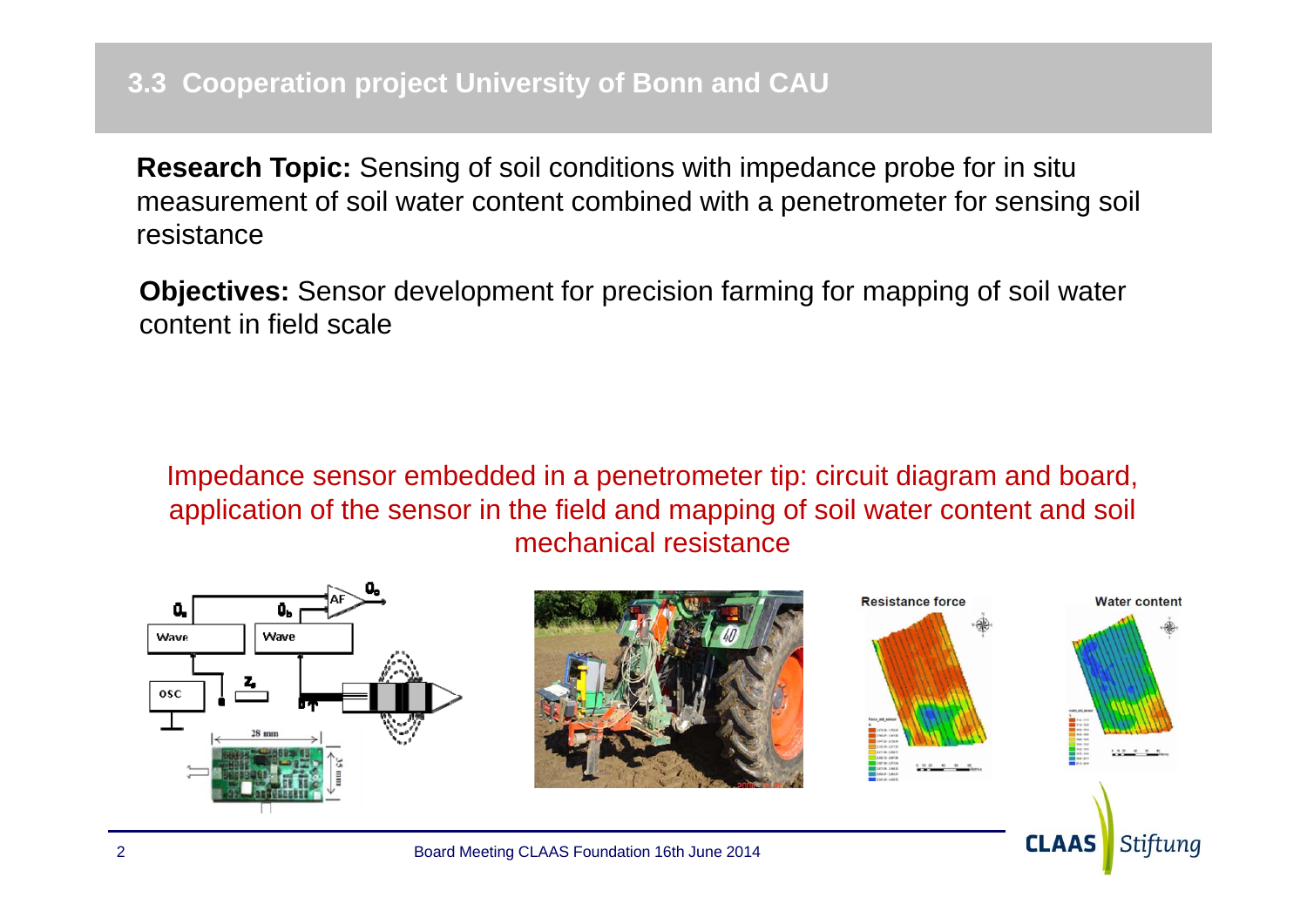**Research Topic:** Sensing of soil conditions with impedance probe in a wireless sensor net for soil water content and extension of the sensor principle to detect water content of living plants

**Objectives:** Long term monitoring of soil water content in field scale and sensor development for monitoring of water stress for herbaceous crop plants

Prof. Yurui Sun with one of his PHD students working in a glasshouse of INRES on sensing of waterstress of herbaceous plants, 2013

Probe for monitoring of soil water content in a sugarbeet field using wireless a sensor net for data transmission





Data logger and wireles Comparting to Coavial cable trodes of water conten (metal ring and tin



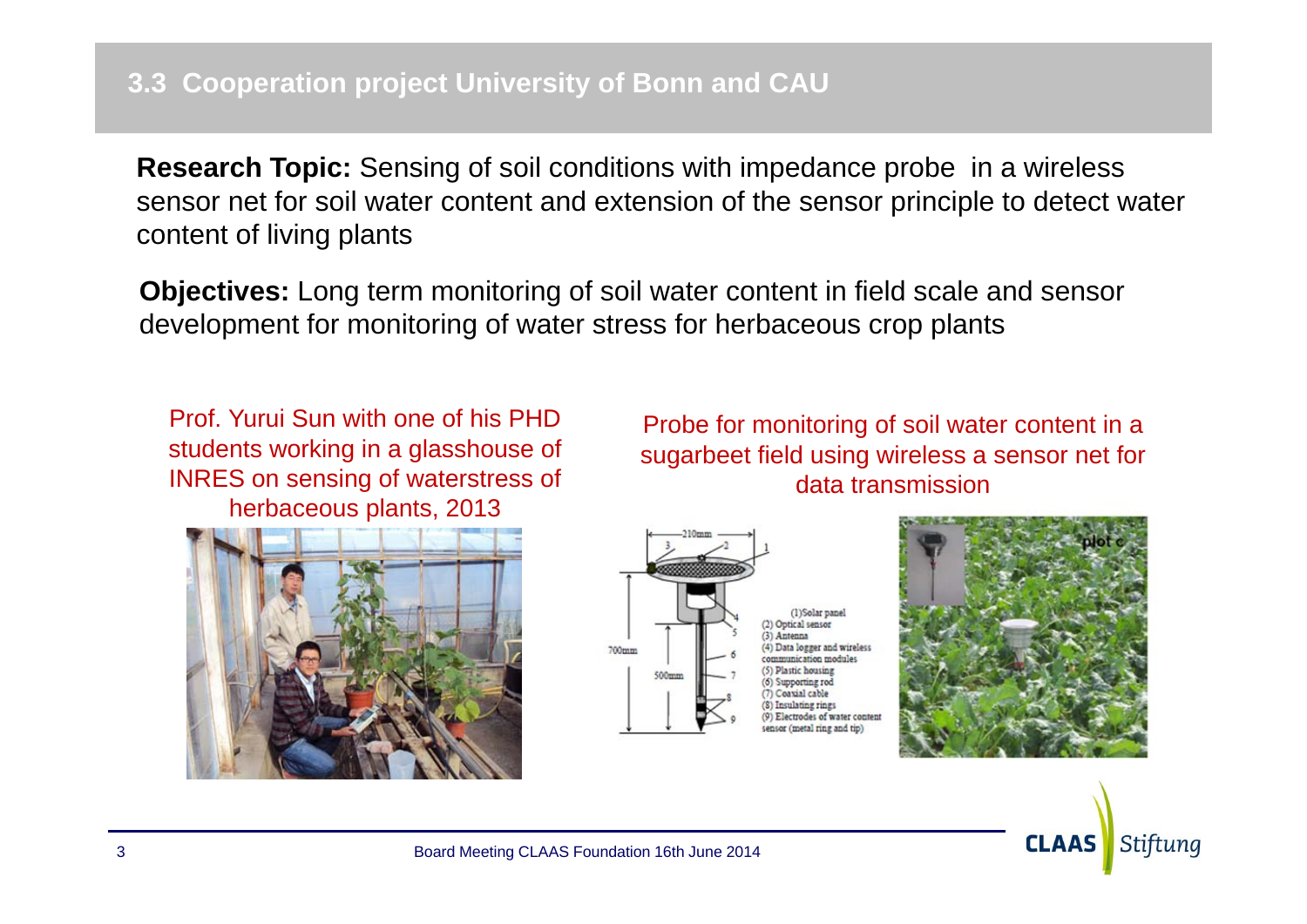**Research Topic:** Sensing of ruminant feedstock quality, silage bales from grass and maize

**Objectives:** Detection of bale density and 3D visualization

Unsing a penetrometer as experimental device for detection of density distribution in forage bales as quality indicator of fermentation





**CLAAS** 

Stiftung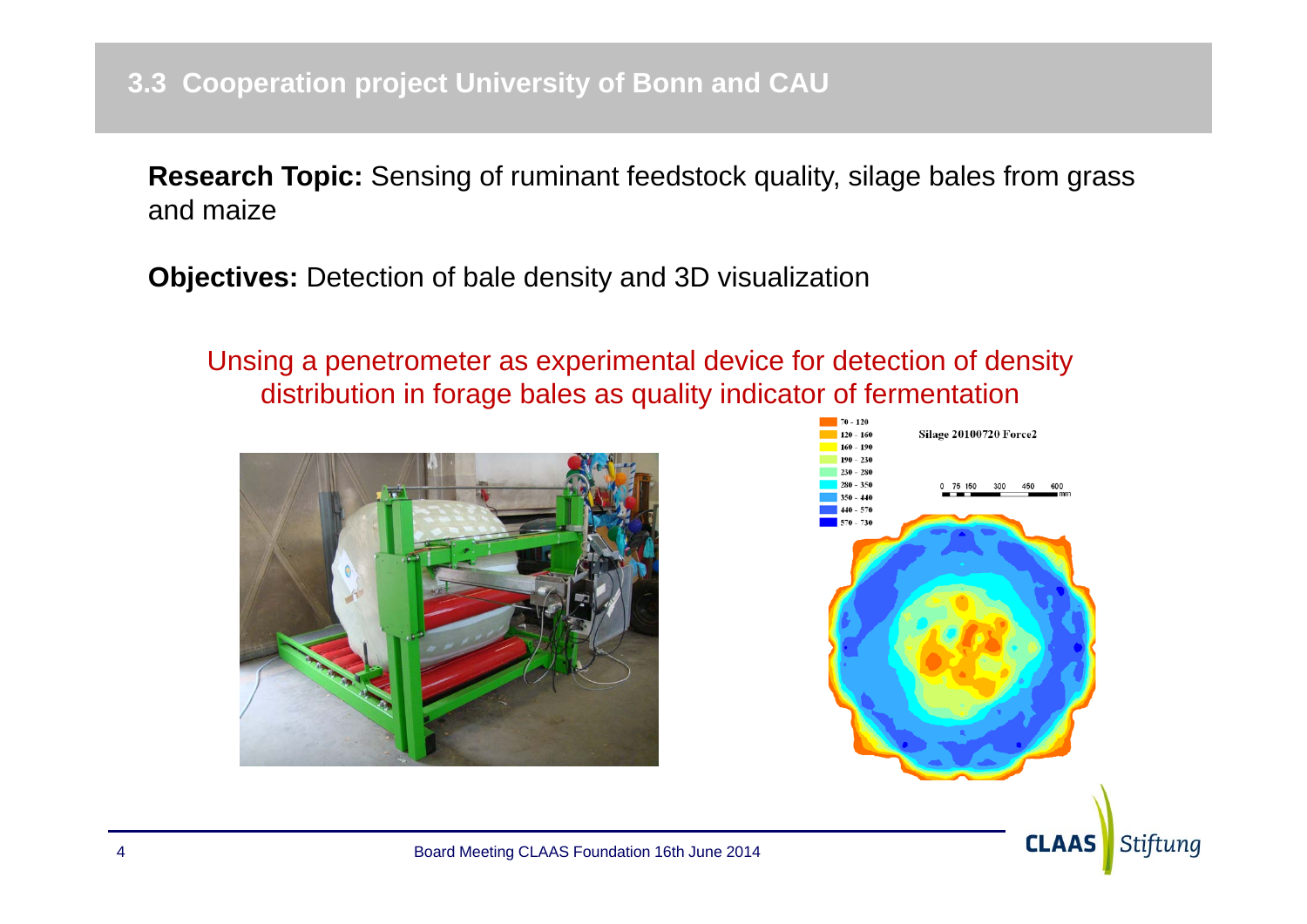## **3.3 Cooperation project University of Bonn and CAU**

**Participating students:** Chinese students of CAU who graduated as a PhD degree within the cooperation:

- • Dr. Ma Daokun: Combined methods for on-the-go measurement of soil water content, strength and electrical conductivity, June 2006
- • Dr. Lin Jianhau: Coupling model of soil compaction and water content based on combined measurement method, June 2007
- • Dr. Zeng Qingmeng: On-the–go combined measurement method improvement and interpretation for soil moisture content, electrical conductivity and mechanical resistance, June 2009
- • Dr. Wang Congying: Study on the theory and method of time domain reflectrometry for soil dielectric characteristics measurement, June 2011
- •Dr. Meng Fenjia: Study on precision measuring and devices for bale silage density, June 2012
- •Dr. Cai Xiang: Study for plant wilting identification at leaf-scale based on 3D machine vision, June 2013
- • Dr. Cheng Wenxi: Innovation of fringe field dielectric sensing for soil-plant water dynamics observation, June 2013

Prof. Sun with three of his PhD students 2013 in Beijing, PhD defense of Cai Xiang at CAU 2013, and participants of DFG-NFSC symposium in Beijing, 2009









Board Meeting CLAAS Foundation 16th June 2014